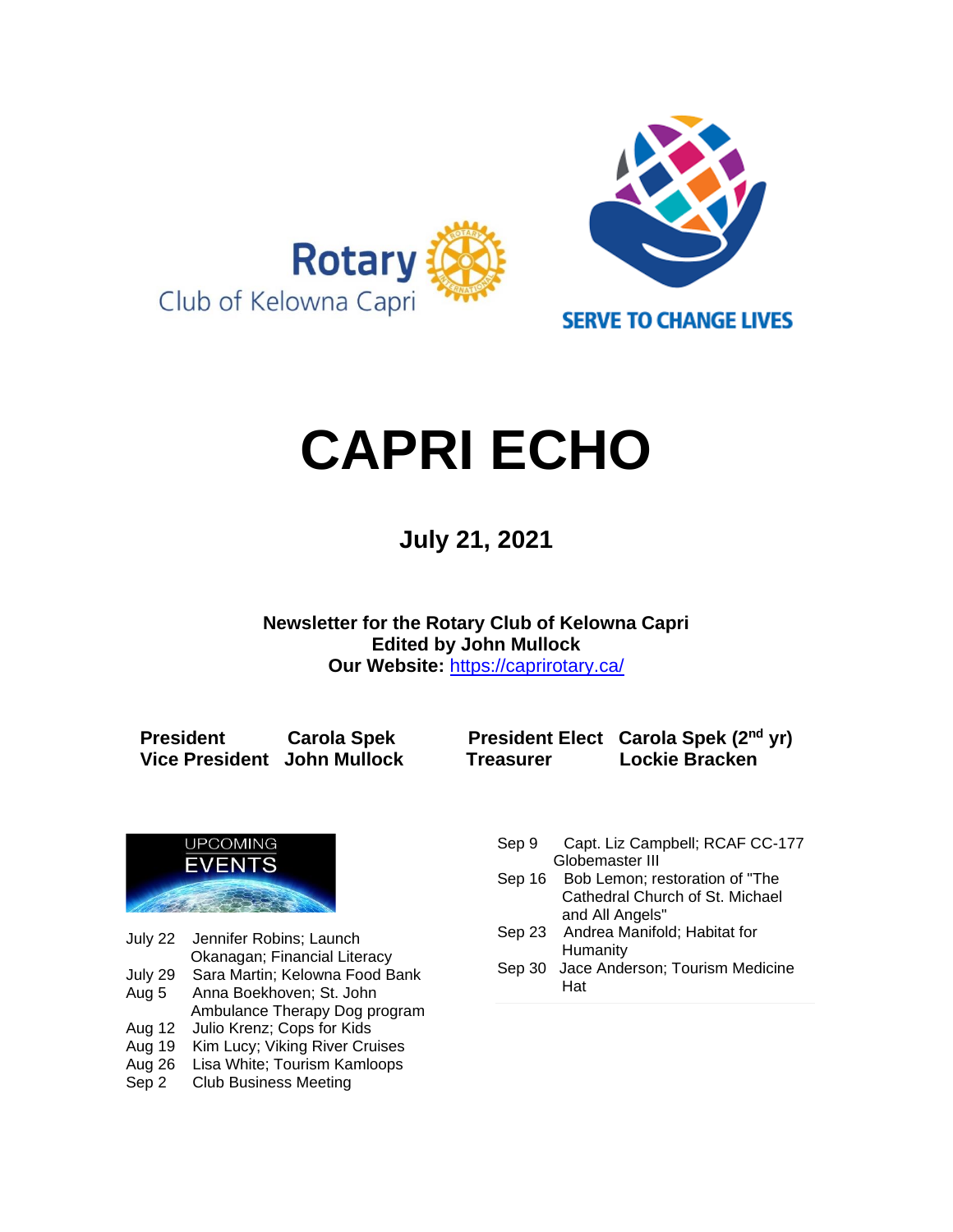# **LAST WEEK'S ZOOM MEETING**



What a fine-looking bunch!

[www.dropbox.com/t/ZEyO2VvfdYSvVQDT](http://www.dropbox.com/t/ZEyO2VvfdYSvVQDT)

# **ROTARY AREAS OF FOCUS**





**Basic Education** and Literacy

**Peace and Conflict** prevention/resolution





**Maternal and** 

**Child Health** 



**Disease** prevention and treatment

**Water and** Sanitation

Economic and Community Development

# **SIGNS SIGNS EVERYWHERE THERE'S SIGNS**

Newspapers at their best!



MOVE, ADMINISTRATORS SAY





**Going Away –** I'm going down to visit my family in the Little Smoke on the coast for a week. They used to be the Big Smoke, but forest fires have moved them into a distant second.

So, no newsletter for next week so be good until I get back.

# **Annual Dues are Due**

Annual Fees are now due. They are:

- \$200 membership fee plus \$6.05 Square fee (3.05%) if you pay this way.
- \$100 spousal fee including \$3.00 Square fee if you pay this way.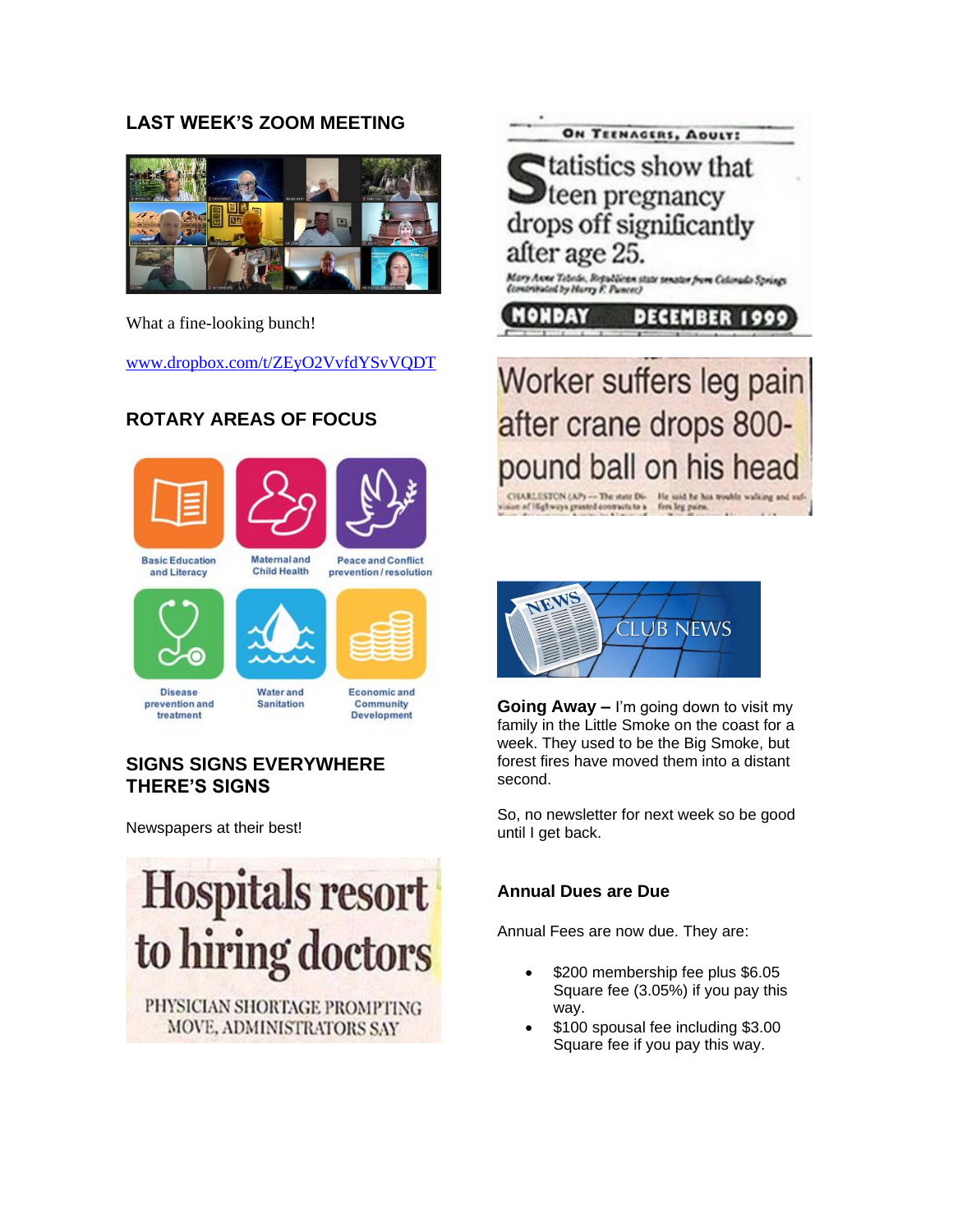#### **Rotary District 5060 Website –**

Rotarians need to make a habit of visiting this site on a regular basis.

#### <https://portal.clubrunner.ca/50005>

**RC Capri Website –** The updating of the website is underway. Outdated information has been updated and a section to us being a Peace Builder Club has been added, In contrast, the editor of the newsletter reported that any updates are likely typos.

**Kelowna Gospel Mission –** In response to the excellent presentation by Carmen Rempel, the Mission's Executive Director, the members of the club voted to donate a \$100 to their cause.

**District Governor Visit –** with the Covid restrictions being relaxed it is hoped that the District Governor Richard DeRock will be able to make physical visits to clubs north of the border this fall. The suggestion came up that the visits might be "cluster-visits" rather than individual club visits.

#### **Rotary District Videos**

#### [https://vimeo.com/rotary5060/video](https://vimeo.com/rotary5060/videos)[s](https://vimeo.com/rotary5060/videos)

There are new video Zoom recordings uploaded to the district Vimeo page frequently for your viewing pleasure.

# **THIS WEEK'S REGULAR MEETING**



Thursday, July 22, 2021 at 7 pm.

As in the previous year, there will be a social period from 6:45 to 7 pm.

# **HUMOUR**

# I'M ON A DIET AND ALMOST CUT MY **FINGER OFF CUTTING UP MY SALAD**



ALL I COULD THINK WAS, THIS **NEVER HAPPENS WITH CUPCAKES** 

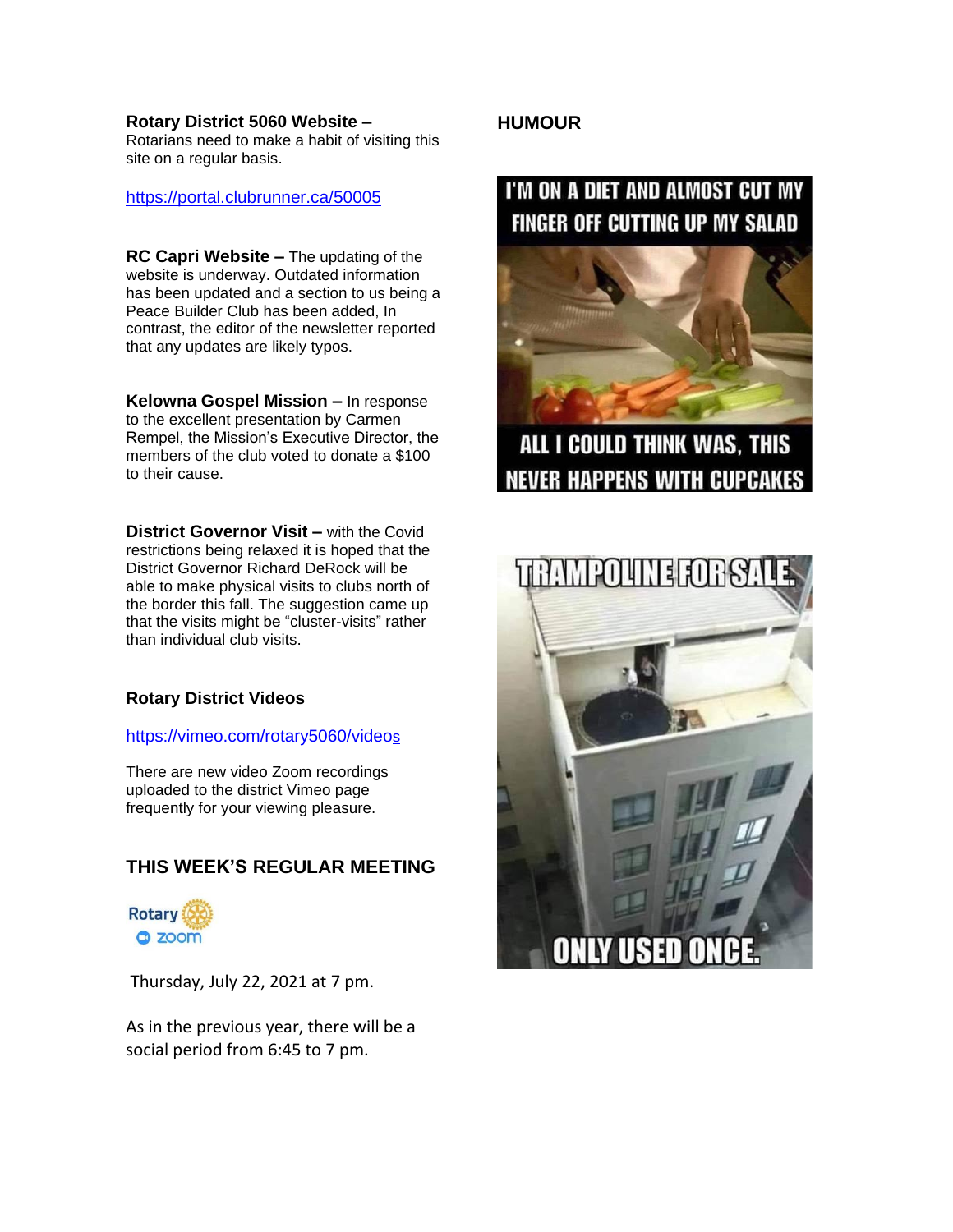

By all means marry. If you get a good wife, you'll be happy. If you get a bad one, you'll become a philosopher. **Socrates** 



# **GUEST SPEAKER**

**The presentation is usually the first item on our Zoom recordings, so is easily viewed.** 



Our guest speaker this week was Dwayne Dergousoff who is the Senior Director, Rail Operations for the Rocky Mountaineer.

Rocky Mountaineer is a Canadian rail-tour company based in Vancouver, BC that operates trains on three rail routes through British Columbia and Alberta. Travel is carried in dome cars, either gold or silver level, and only move during daylight hours. This allows passengers to get the experience of seeing our natural scenery in nice trains that slowdown in scenic locations while you have the chance to develop personal connections with train staff and other passengers.

Dwayne also unveiled their newest route stating in 2021, a trip through Utah and Colorado where you can view a number of well-known parks.



*Rocky Mountaineer train*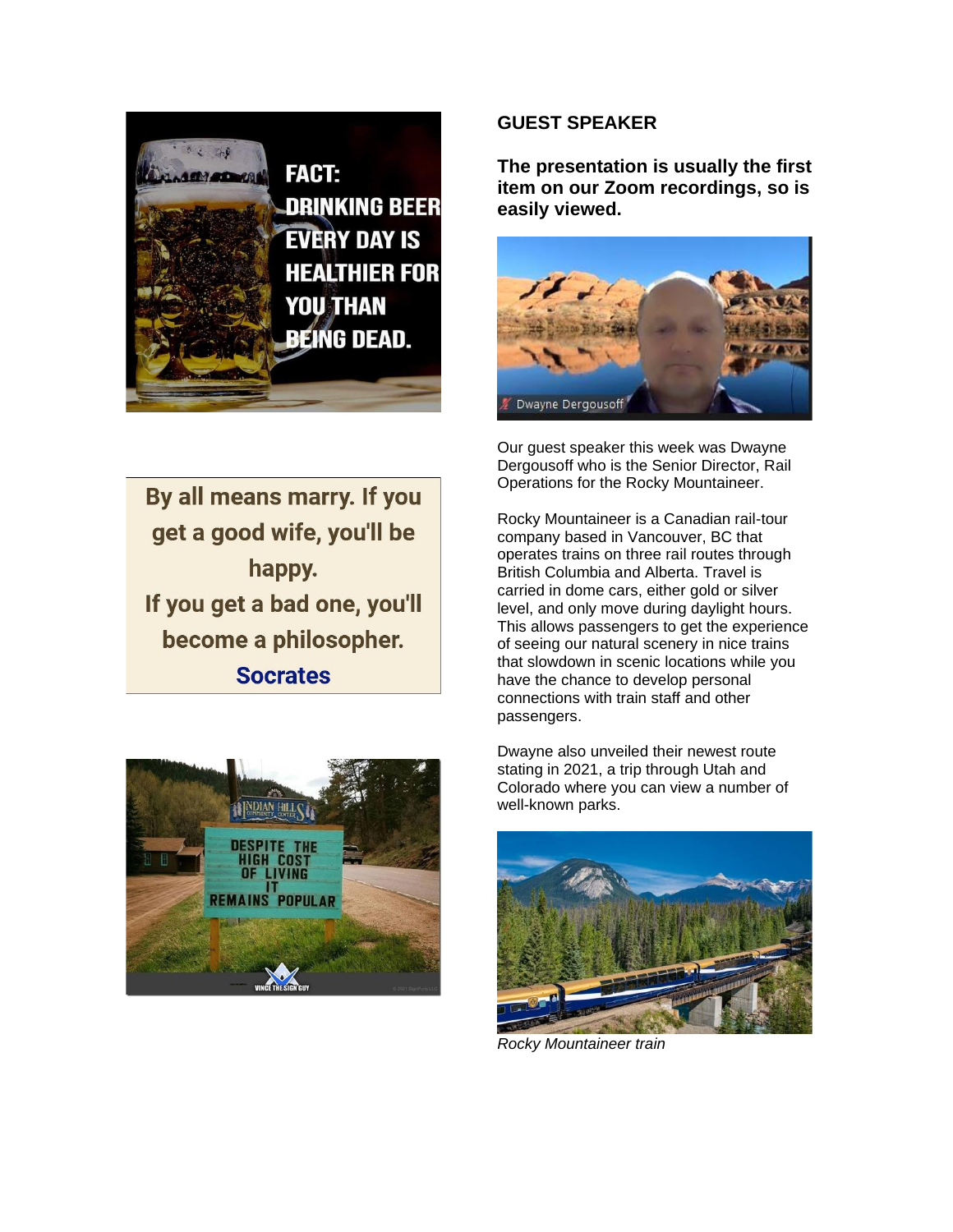

*Dome car*

For more details visit <https://www.rockymountaineer.com/>

# **GALLERY**

Some of the "outs" in our world



*White out*



*Brown out*



*Black out*



*Orange out in Australia*



*Red out in Saudi Arabia*